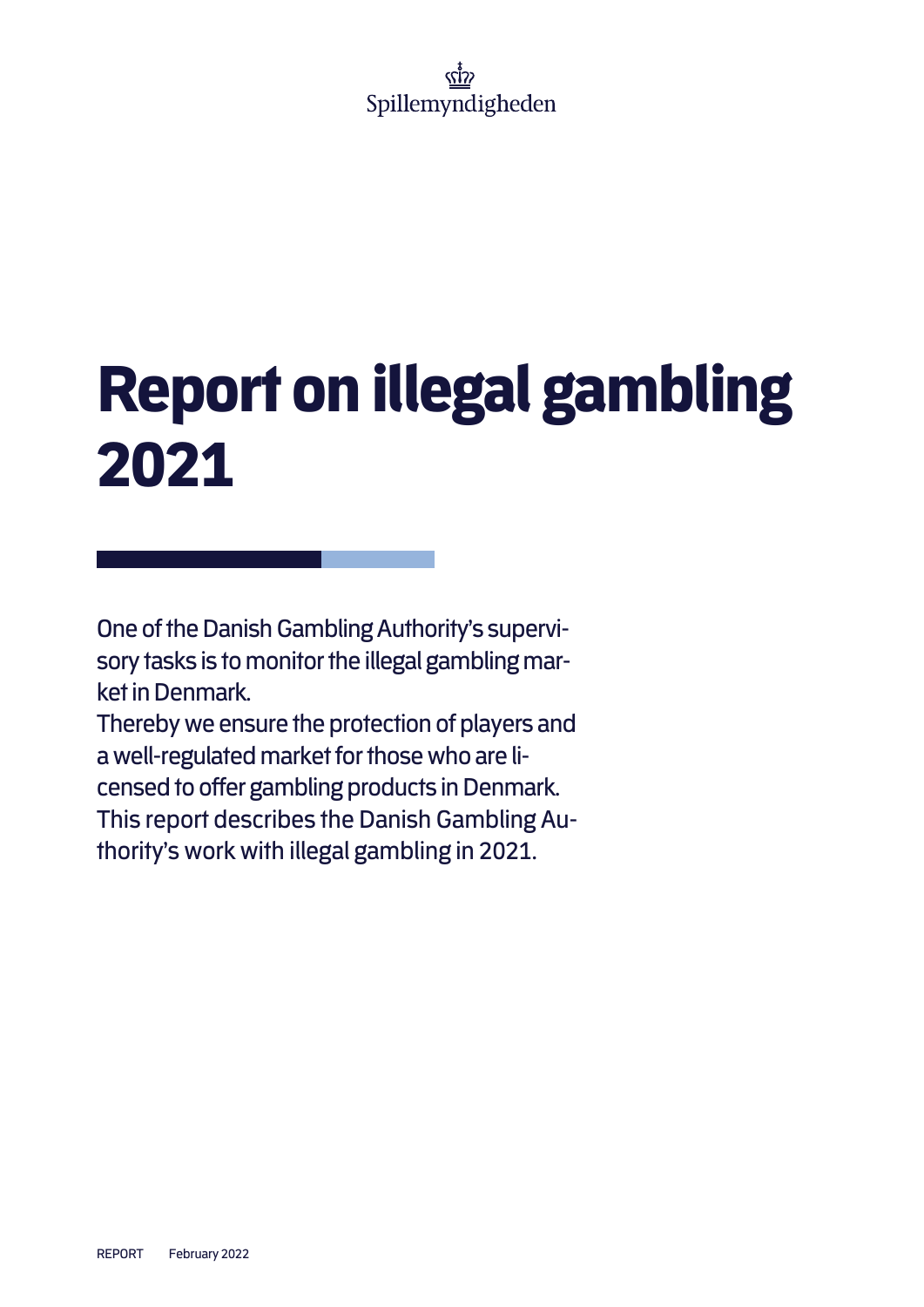### **Contents**

| 1.             |                                                                              |  |  |  |  |  |
|----------------|------------------------------------------------------------------------------|--|--|--|--|--|
| 1.1            |                                                                              |  |  |  |  |  |
| 1.2            |                                                                              |  |  |  |  |  |
| 1.3            |                                                                              |  |  |  |  |  |
| 1.4            |                                                                              |  |  |  |  |  |
| 1.5            |                                                                              |  |  |  |  |  |
| 1.6            |                                                                              |  |  |  |  |  |
| 2.             | The Danish Gambling Authority's work with illegal gambling in 2021 7         |  |  |  |  |  |
| 2.1            |                                                                              |  |  |  |  |  |
| 2.2            |                                                                              |  |  |  |  |  |
| 2.3            |                                                                              |  |  |  |  |  |
| 2.4            |                                                                              |  |  |  |  |  |
| 2.5            |                                                                              |  |  |  |  |  |
| 2.6            |                                                                              |  |  |  |  |  |
| 2.7            |                                                                              |  |  |  |  |  |
| 3 <sub>1</sub> |                                                                              |  |  |  |  |  |
| 3.1            |                                                                              |  |  |  |  |  |
| 3.2            |                                                                              |  |  |  |  |  |
| 3.3            |                                                                              |  |  |  |  |  |
| 4.             |                                                                              |  |  |  |  |  |
| 4.1            | Annex 1: Overview of reports to the police, requests and blockings since the |  |  |  |  |  |
|                |                                                                              |  |  |  |  |  |
| 4.2            |                                                                              |  |  |  |  |  |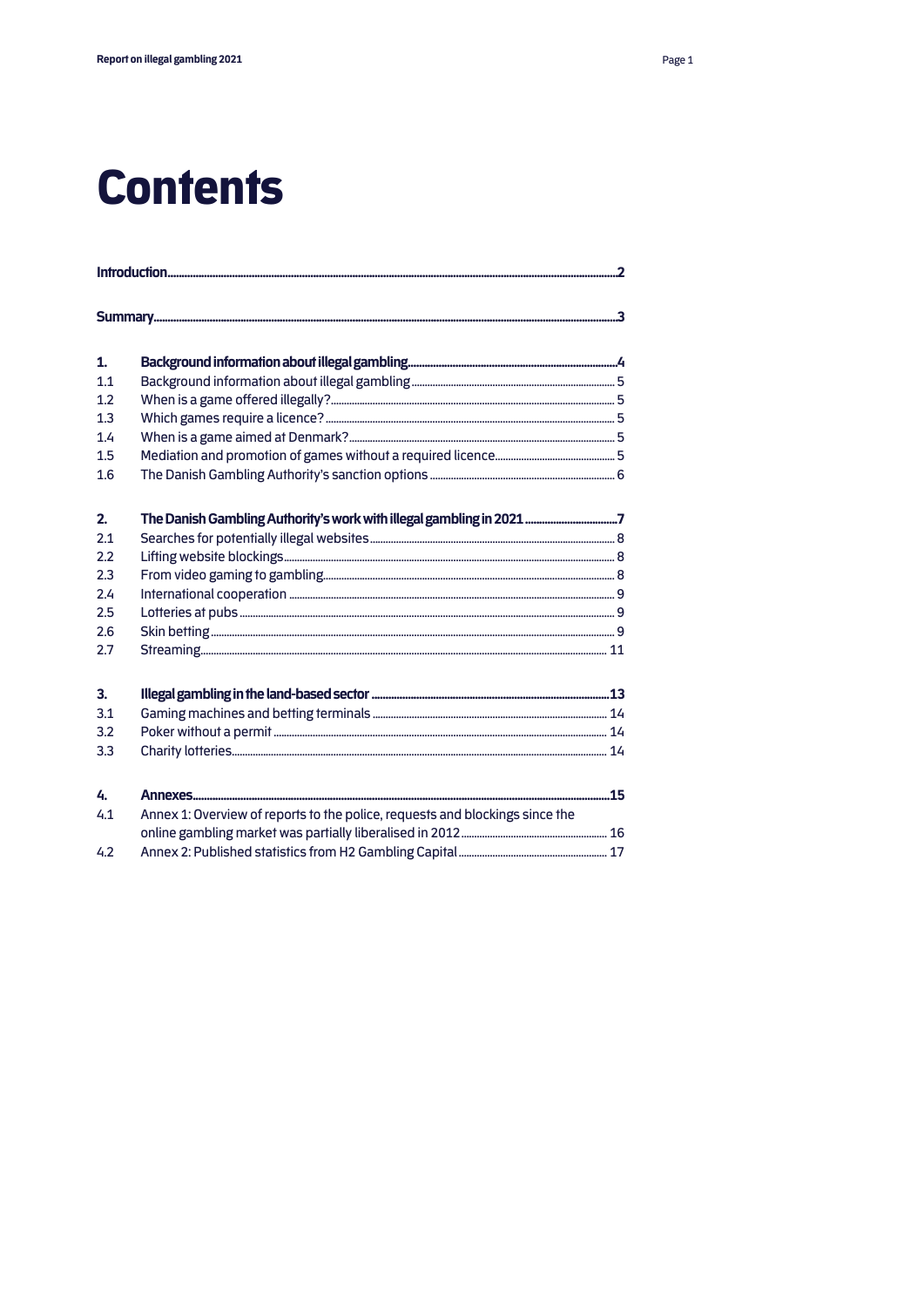## **Introduction**

One of the Danish Gambling Authority's supervisory tasks is to monitor the illegal gambling market in Denmark and thereby protect players and ensure a well-regulated market for those, who are licensed to offer gambling products in Denmark.

Once a year, the Danish Gambling Authority releases a report on the authority's work with illegal gambling in the sector.

Focus is particularly on online gambling operators who aim there gambling offers at Denmark without a licence.

The first sections of the report will briefly account for the rules in the area, as this is important to establish before moving on to the tasks that the Danish Gambling Authority have carried out concerning illegal gambling in 2021.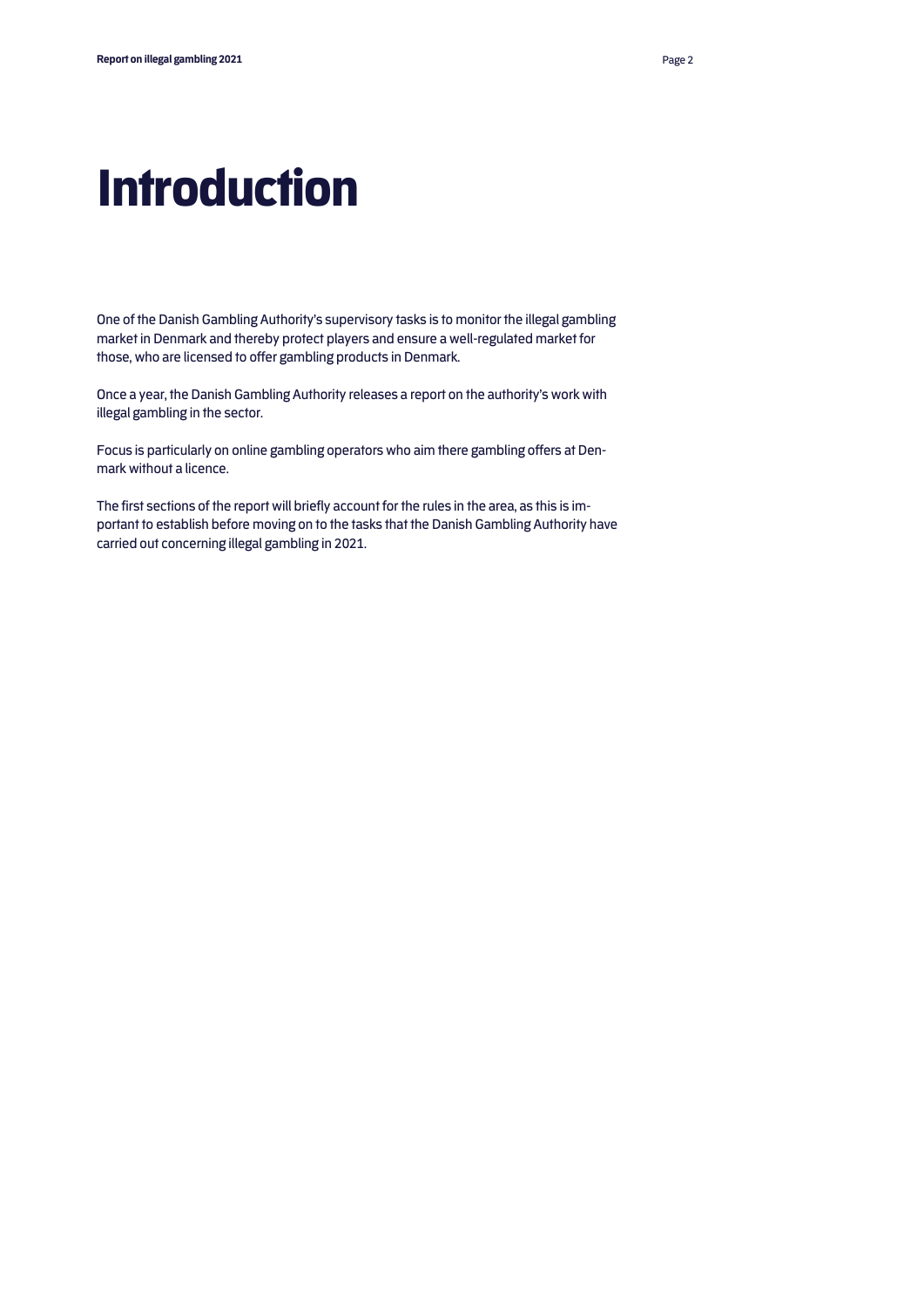# **Summary**

Since the partial liberalisation of the gambling market in 2012, the Danish Gambling Authority have regularly searched for illegal websites and processed reports from citizens and others concerning offers from and mediation of gambling operators without a licence.

The Danish Gambling Authority have seen that there are consistently more websites who illegally mediate gambling sites than websites who target the Danish market without a licence. From annex 1, an increase in the number of websites identified, requests and internet blockings may indicate that the illegal market is expanding. However, the Danish Gambling Authority maintain our assessment that the illegal gambling market in Denmark is limited and the increase rather expresses the Danish Gambling Authority's increased focus on illegal gambling.

Data published by H2 Gambling Capital (annex 2) supports the assessment that the illegal gambling market in Denmark is limited. According to H2 Gambling Capital, Denmark has had an increasing channelling rate in the online gambling sector since 2012 and Denmark is at the top of the list compared to other European countries' channelling rates. The channelling rate is an expression of the share of the regulated market.

The Danish Gambling Authority also work with other types of illegal gambling such as skin betting, and awareness raising about illegal gambling.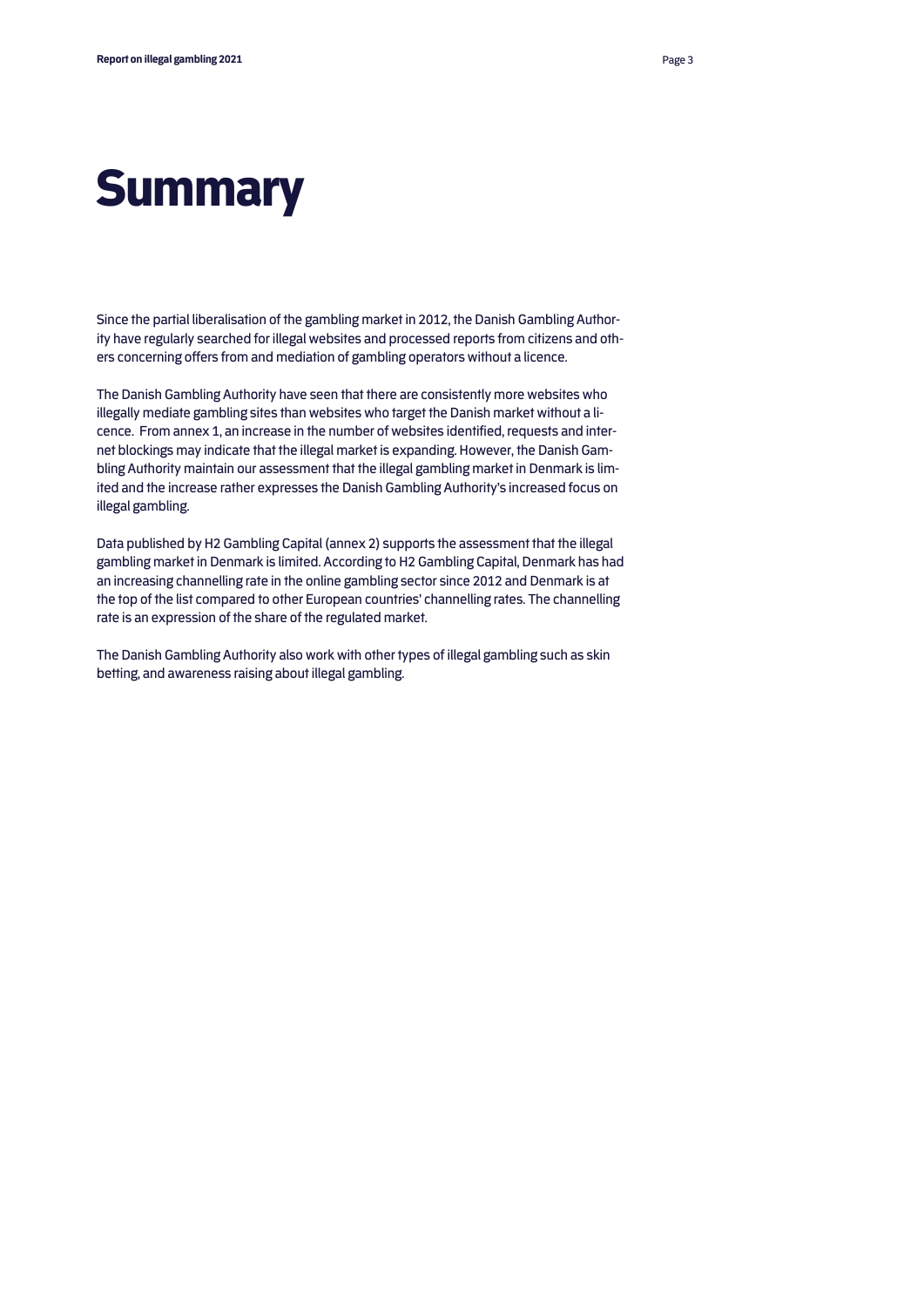# Background information about illegal gambling

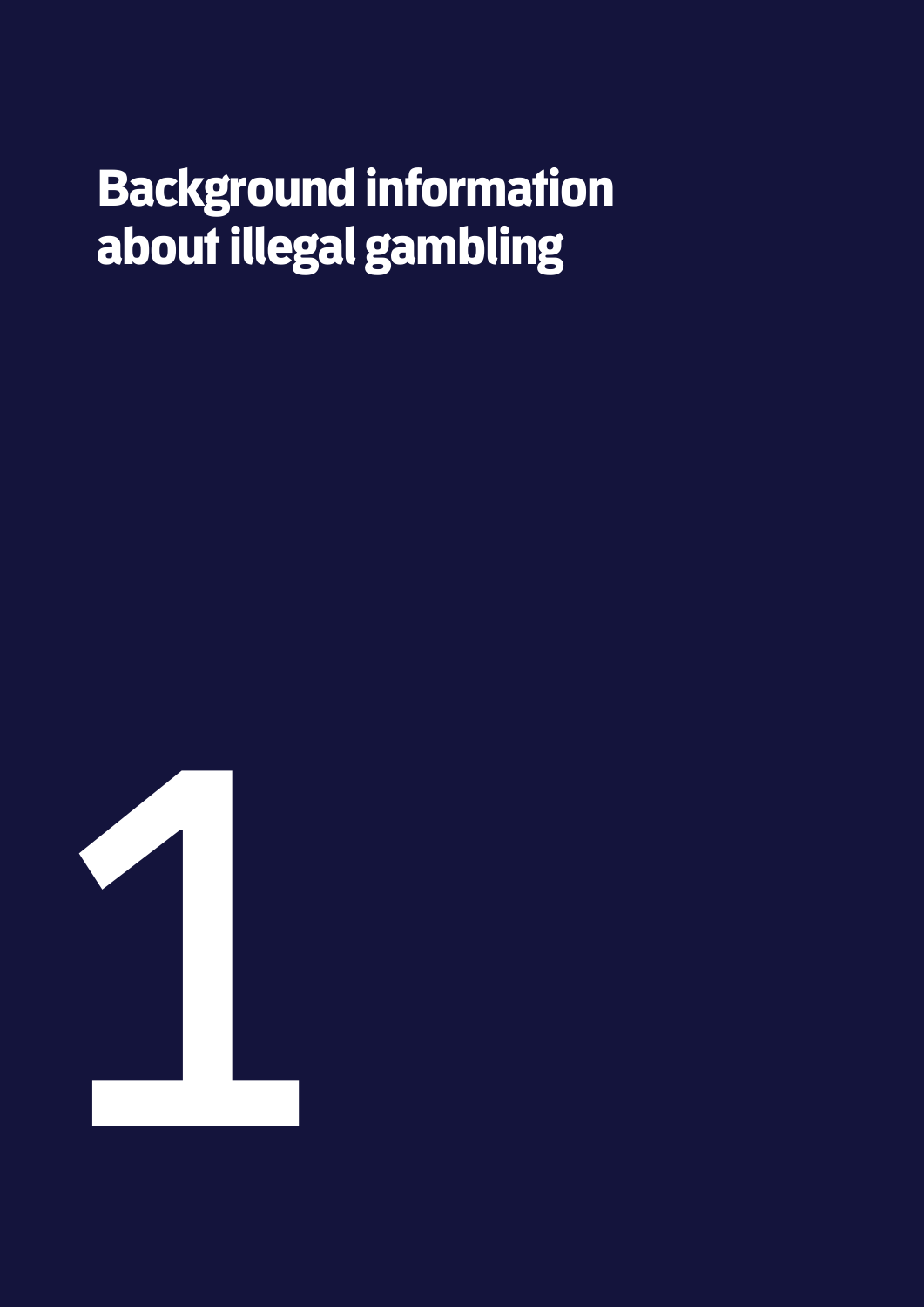The following sections will briefly account for the rules on which the Danish Gambling Authority bases its work on illegal gambling.

### 1.2 When is a game offered illegally?

A game is offered in breach of the Gambling Act if:

- The game is offered without a necessary licence from the Danish Gambling Authority, and
- The gambling operator targets Danish players with their gambling offers

#### 1.3 Which games require a licence?

The Danish Gambling Authority monitors the Danish gambling market to ensure that gambling is not offered in breach of the rules of the Gambling Act. It requires a licence from the Danish Gambling Authority to offer gambling products in Denmark if:

- The participant must pay a stake (money or similar of a monetary value),
- The participant has a chance of winning via the stake (all types of prizes of a monetary value), and
- The game has an element of chance.

#### 1.4 When is a game aimed at Denmark?

An offer may be aimed at Denmark if one or more of the following elements are present on the website**[1](#page-5-0)**:

- Danish language
- Danish currency
- Debit cards that only work in Denmark are an option
- Danish customer service
- Steam as login
- The website has pre-filled Denmark, Danish etc. in the registration process
- Gambling offers that are directly aimed at the Danish market due to their composition.

Although none of the above conditions are met, direct marketing to Danish players is also considered aimed at the Danish market.

February 2018, particularly regarding skin betting, the court ruled that websites that use Steam as login are considered aiming their gambling activities at Denmark. The ruling is available on www.spillemyndigheden.dk.

#### 1.5 Mediation and promotion of games without a required licence

It is against the Gambling Act to mediate or promote gambling operators without a licence. In such cases it is relevant whether the mediation/promotion is aimed at the Danish market.

<span id="page-5-0"></span>**<sup>1</sup>** The legal basis of the Danish Gambling Authority's definition of when offers are aimed at Denmark is the Minister for Taxation's answer to the telecommunications industry in connection with the preparation of the Gambling Act that entered into force in 2012.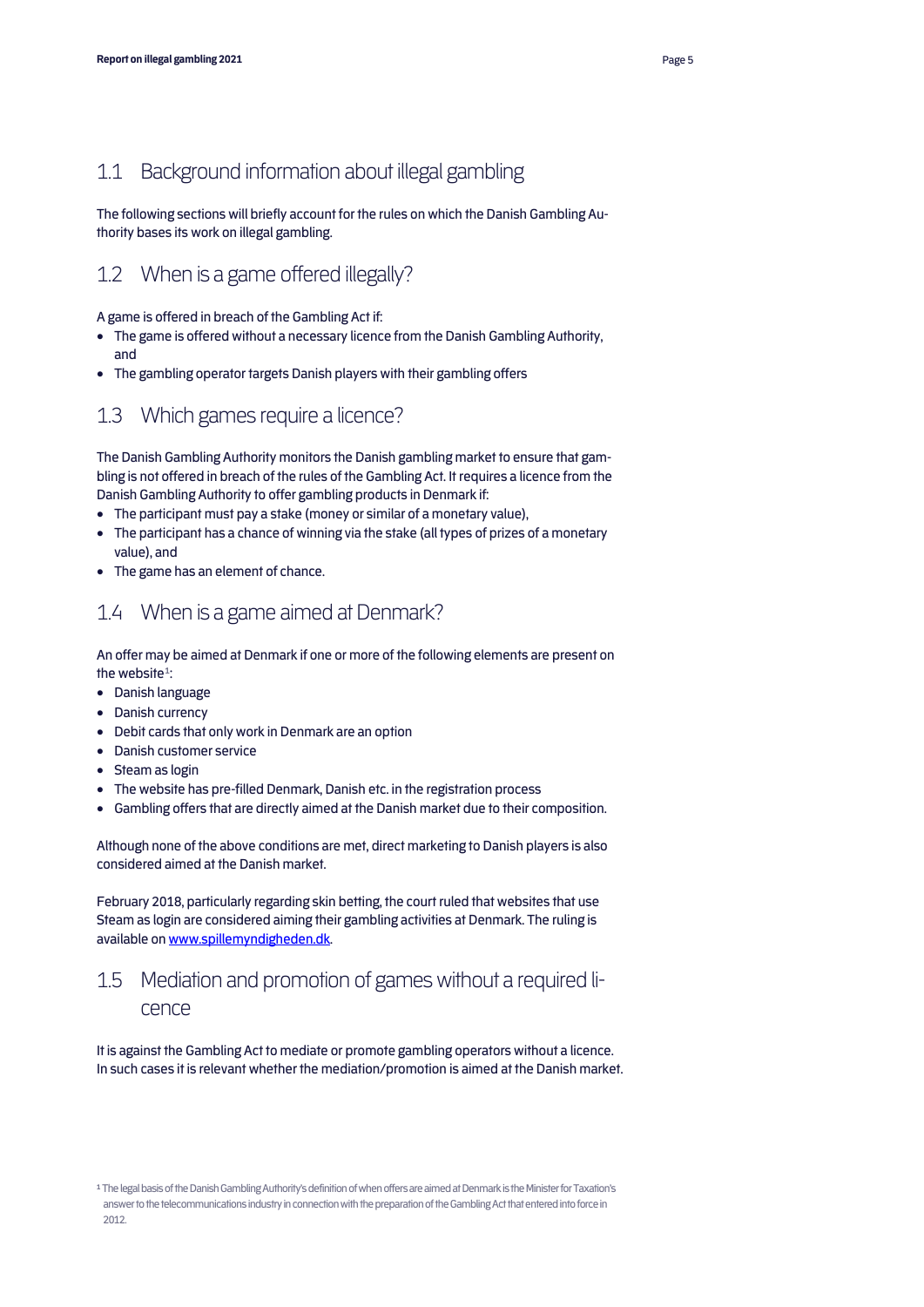### 1.6 The Danish Gambling Authority's sanction options

When the Danish Gambling Authority become aware of a website with illegal gambling or illegal mediation, we send a request to the owners of the website in which we state the breach and order them to stop the illegal offer of gambling activities or illegal mediation to gambling sites.

In many cases, the dialogue based on the request is sufficient to end the breach.

In cases where the breach is not ended, we do not hear from the owners, or we cannot find the owners, we may have the website blocked at the Danish internet service providers via the district court.

In addition, we can report the owners behind the website to the police, after which the responsibility for the further process is passed to the police.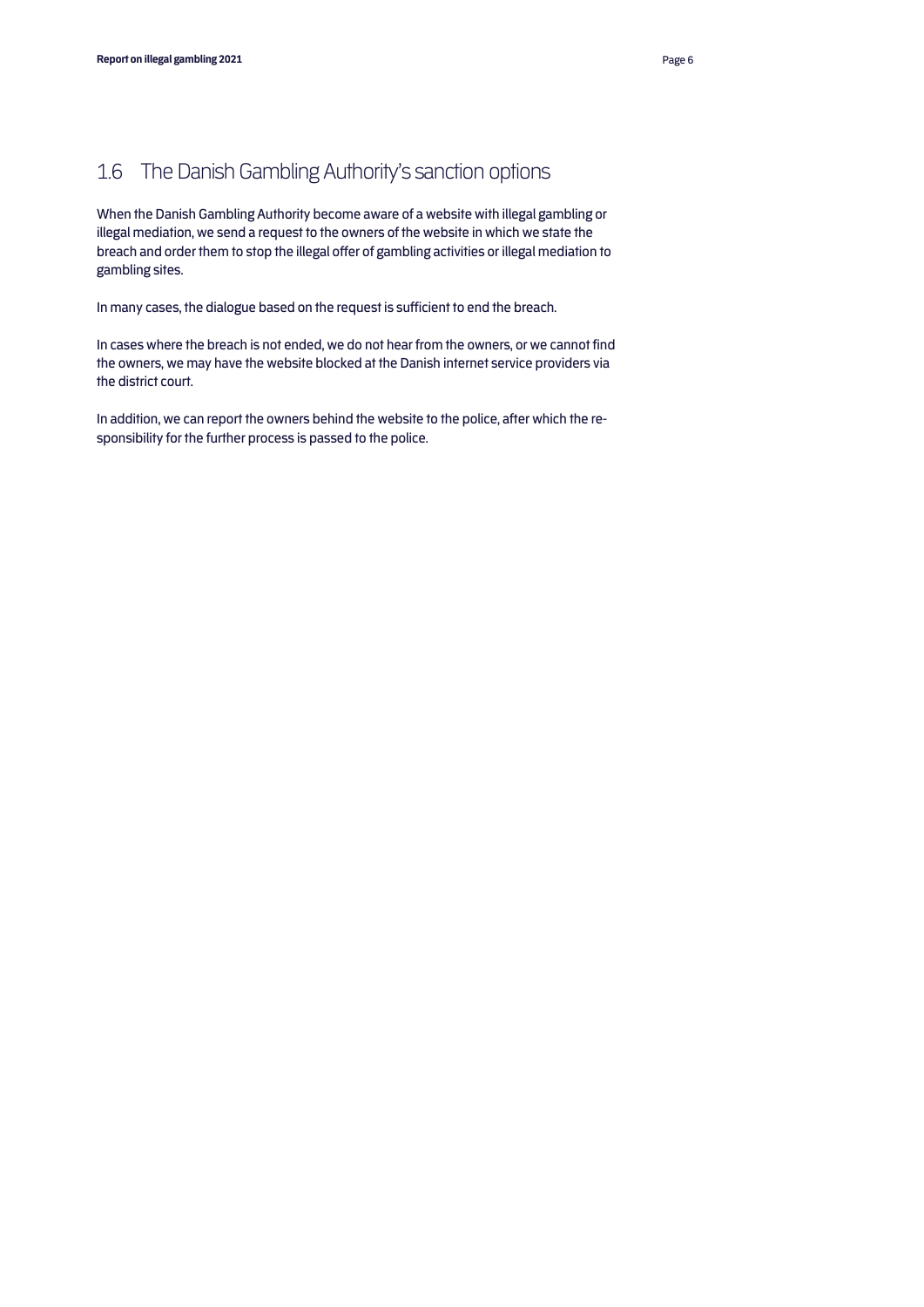# The Danish Gambling Authority's work with illegal gambling in 2021

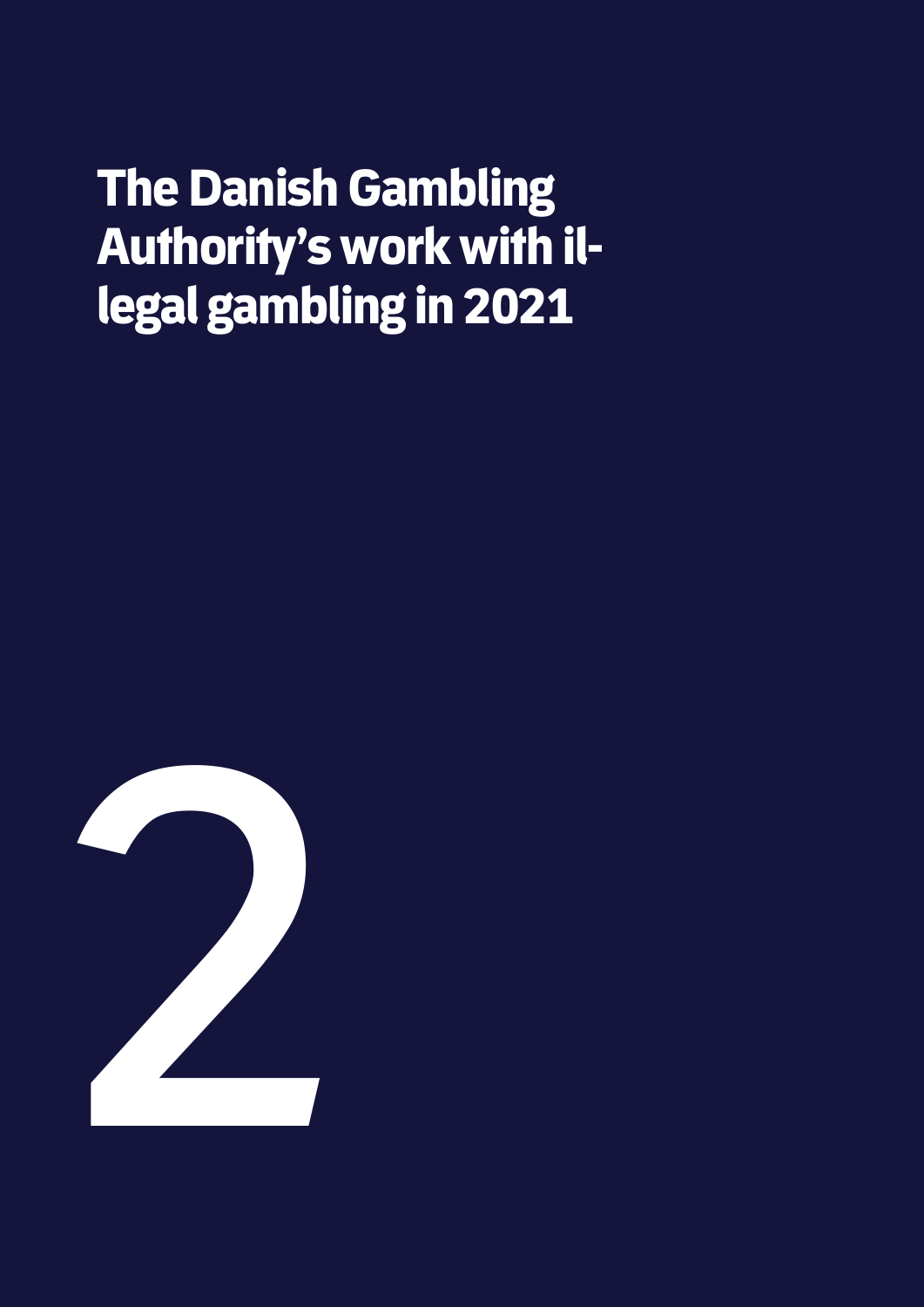#### 2.1 Searches for potentially illegal websites

In 2021, the Danish Gambling Authority completed six searches for potentially illegal websites in cooperation with the Danish Tax Agency's anti-fraud unit.

Like previous years, the Danish Gambling Authority had several illegal gambling websites blocked via the city court in 2021. In 2021, 55 websites with illegal gambling activities were blocked. This is the highest number of blocked websites ever.

The case on blockings from 2021 eventually came to be of fundamental importance, because the internet service providers for the first time claimed that the Danish Gambling Authority only can require to have the website blocked if the Danish Gambling Authority can prove that Danish players have played on the website in question.

Nevertheless, the court ruled in favour of the Danish Gambling Authority and approved the current practice where the Danish Gambling Authority document via screen dumps from the websites that they offer gambling products aimed the at the Danish market without a licence.

The case was appealed, and the Danish Gambling Authority therefore brought the case on blocking of websites before the high court. The high court also ruled in favour of the Danish Gambling Authority.

A new case on blockings of websites is expected at the beginning of 2022.

An overview of the number of searches, requests, reports, and blockings the past 10 years is available in annex 1.

#### 2.2 Lifting website blockings

In 2021, the Danish Gambling Authority reviewed all blocked websites to examine whether the sites continued to offer gambling products aimed at the Danish market without a licence.

Many of the websites no longer offered gambling activities at all or no longer aimed their gambling offers at the Danish market. Consequently, the Danish Gambling Authority requested the court to lift the blockings of the websites that no longer breached the Gambling Act.

#### 2.3 From video gaming to gambling

On 11 November 2021, the report "Report on video gaming and gambling among children and young people in Denmark" was published.

The research project is part of the political agreement "Agreement on new measures against compulsive gambling and adjustment of gambling agreement" from June 2018. Among other things, the project has examined the significance of gambling related elements in online games seen from the perspective of children and young people.

In the project, VIVE (the Danish center for social science research) interviewed 107 children and young people between the ages 10-19 and five young adults between 20-25 who have experienced serious problems with video gaming and/or gambling.

The project is based on the young people's own perspectives, and the majority of the participants did not assess that they have a problematic relation to gambling related elements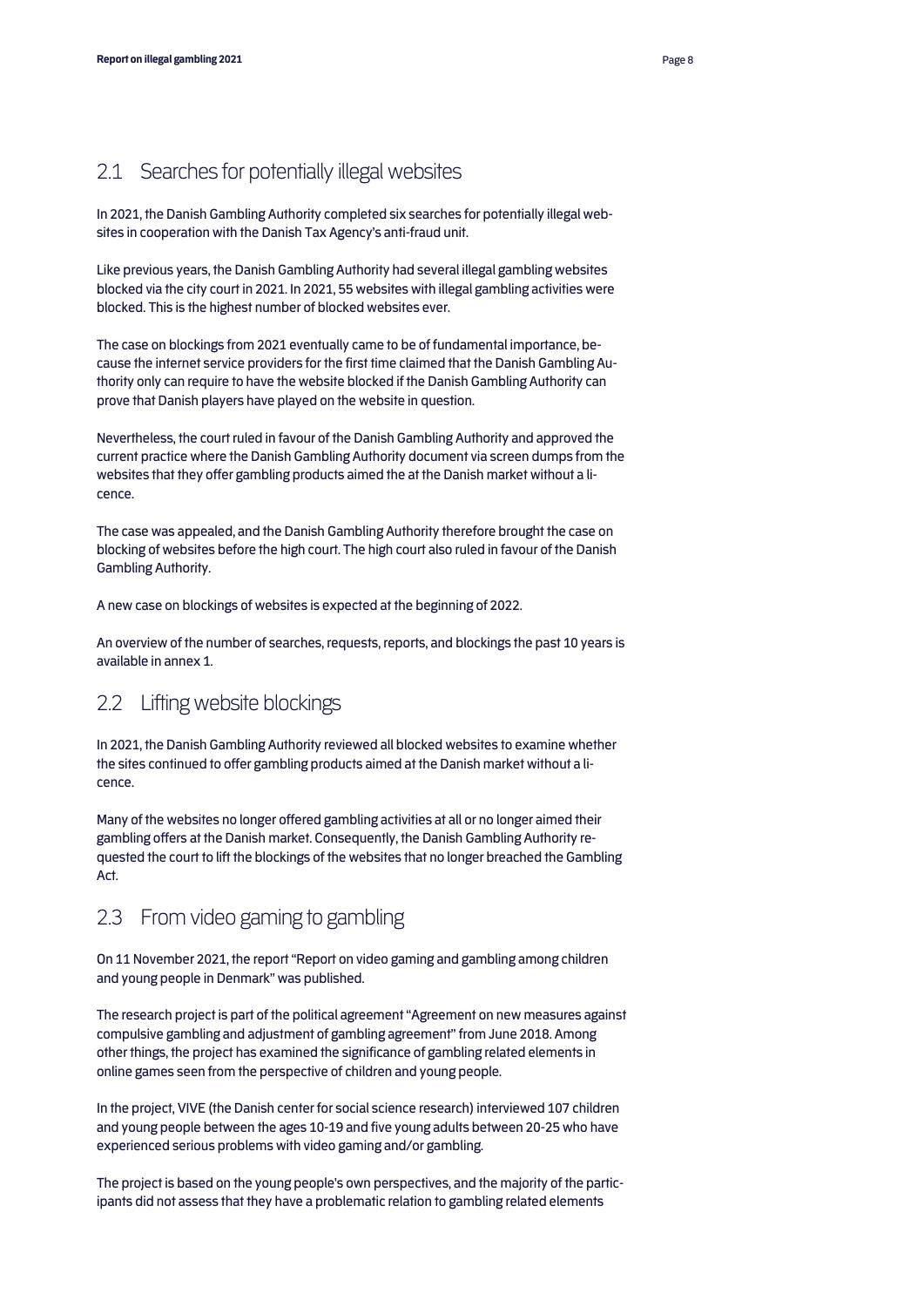and microtransactions. However, VIVE assesses that there are several danger signs and that especially parents should involve themselves more in their children's online activities.

The study shows that gambling related elements and skin betting (use of virtual items as stakes in gambling outside the video game) is comparable to online gambling and that both children and young people often find purchases of gambling related elements in games and skin betting exciting.

Moreover, the study shows that microtransactions poses as a challenge on or more general level. Microtransactions are often designed in a way that removes focus from the actual payment and spending. This can especially be problematic for children, who are yet to develop a sense of criticism that enable them to comprehend that real money is spent when a quick purchase is made with a few clicks in a game.

The full report is available on the Danish Gambling Authority's website.

The conclusions of the report were featured in DR's Ultra Nyt (news broadcast for children and young people), and VIVE gave a speech on the Danish Gambling Authority's industry day and at the Media Counsil's New Year's reception. We are happy that this contributes to raising awareness about the problems that gambling related elements in video games can pose.

#### 2.4 International cooperation

The Covid-19 situation also affected our international cooperation in 2021. Nevertheless, the Danish Gambling Authority participated in virtual meetings internationally, where we, among other things, together with other European gambling regulators is part a newly established working group focusing on illegal gambling.

#### 2.5 Lotteries at pubs

In 2021, the Danish Gambling Authority continued our raised focus on illegal lotteries at pubs in spite of the limitations created by Covid-19 measures. We sent four reports to the police concerning illegal lotteries at pubs in 2021, and the first ruling was given in 2021.

The case was about offers of a lottery game and betting on the result of lotteries at a pub. The court ruled in favour of the Danish Gambling Authority and the pub was fined.

You can read more about the case on the Danish Gambling Authority's website.

#### 2.6 Skin betting

In 2021, the Danish Gambling Authority examined the skin betting market in a new way by measuring traffic on websites.

The measurement method does come with some uncertainties, since many of the websites examined by the Danish Gambling Authority have few visitors which makes it difficult to measure the traffic precisely.

The study showed that the number of visits on skin betting sites fell from 2019 to 2020, but the number of domains with Danish visits increased in the same period.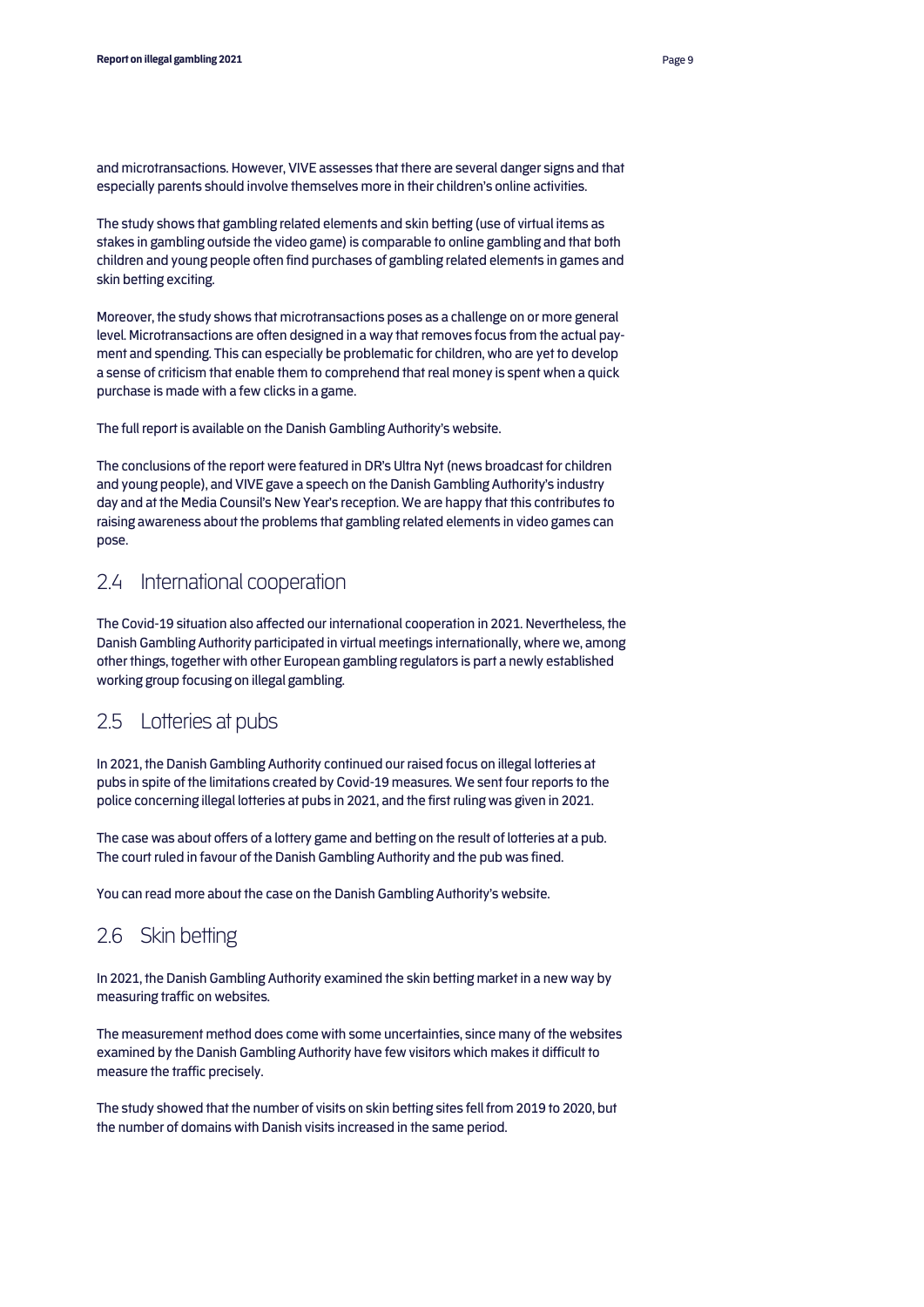

**Figure 1. Danish visits in millions on skin betting websites 2019-2020**

Source: Semrush

#### **Figure 2. Number of skin betting websites with Danish visits 2019-2020**



Souce: Semrush

Nothing precise can be said about the development, but it can indicate that players are not particularly loyal to individual skin betting sites and that the market is thereby changeable. Generally, we found great variations in data from month to month.

Compared to other gambling websites without a licence, almost half of the visits in 2020 was on skin betting sites although these sites only accounted for six percent of all domains with Danish visits in 2020. This shows that it is important that the Danish Gambling Authority continue to examine the market to aim our supervision and sanctions at the websites with most traffic from Danish players.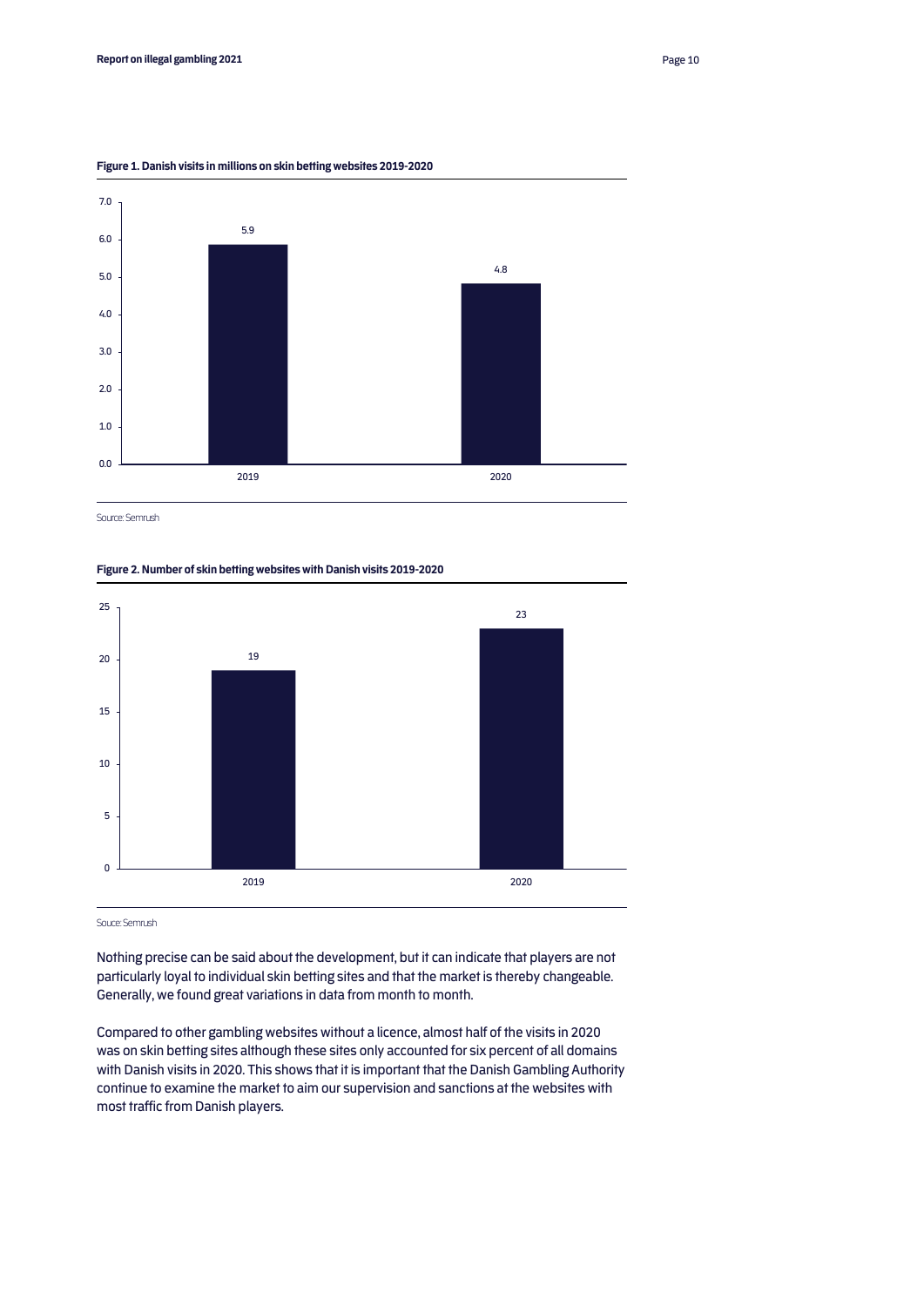#### **Figure 3. Websites without a licence with Danish visits categorised by type of website in 2020**



Source: Semrush

Note: There are types of games that are included in several types of websites.

#### **Figure 4. Danish visits on websites without a licence categorised by type of website in 2020**



Source: Semrush

Note: There are types of games that are included in several types of websites.

#### 2.7 Streaming

In recent years, the Danish Gambling Authority have received several reports concerning advertising on the streaming platform Twitch. Consequently, we initiated a project in 2021 to clarify the extend of the gambling offers, and whether users advertise legal or illegal gambling sites – including skin betting sites aimed at the Danish market.

On Twitch.tv, more than 30 streams and videos were reviewed. Among these, we found examples of mediation and a single example of a gambling offer. We did not find advertisements for or mediation of skin betting sites.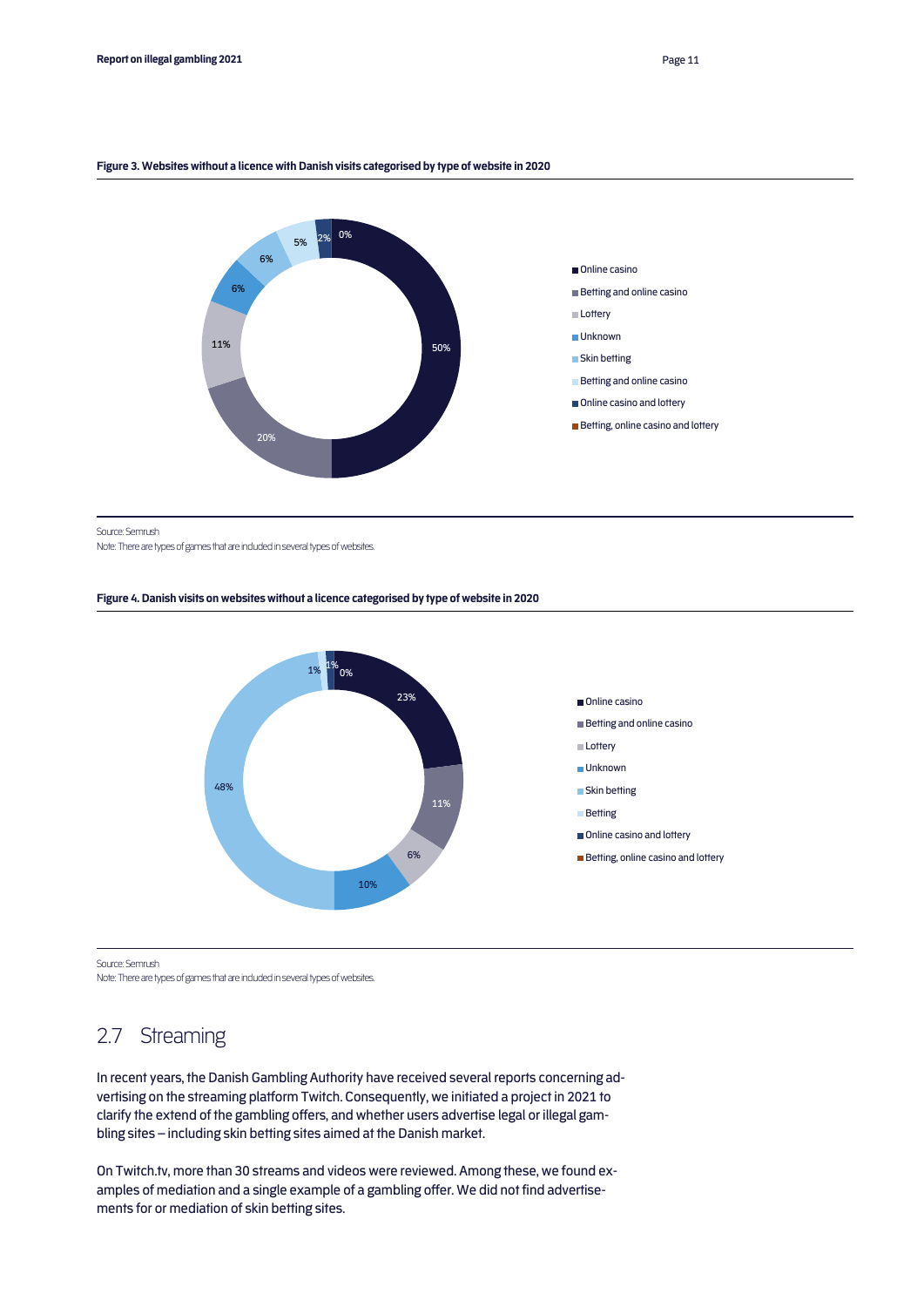The examples of mediation were categorised in mediation of gambling operators with a licence and gambling operators without a licence, respectively.

Based on our project, streaming is not currently considered a high-risk area of mediation of gambling offers without a licence. However, since we continue to receive reports concerning the streaming platform, we will continue our focus in this area.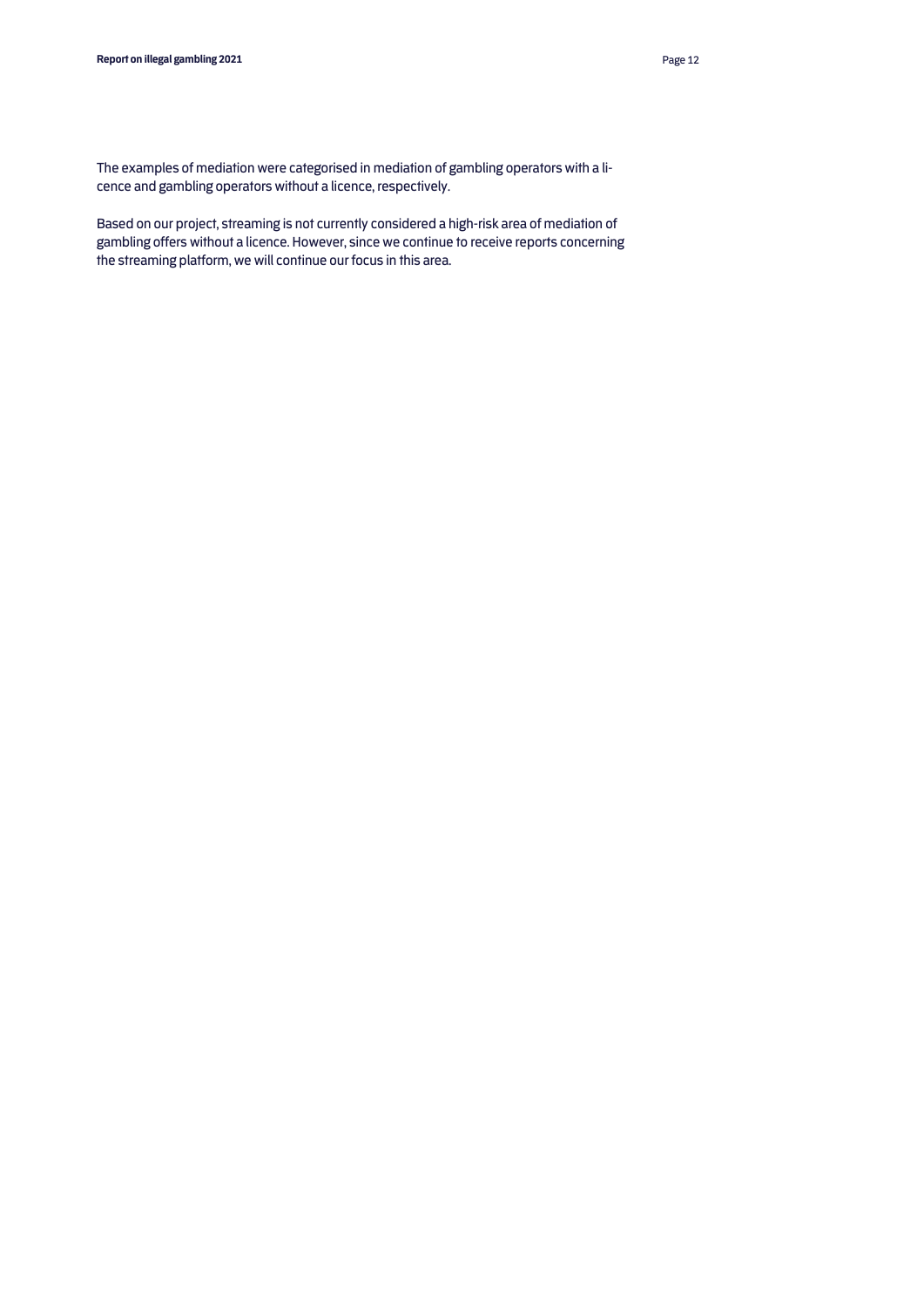## Illegal gambling in the land-based sector

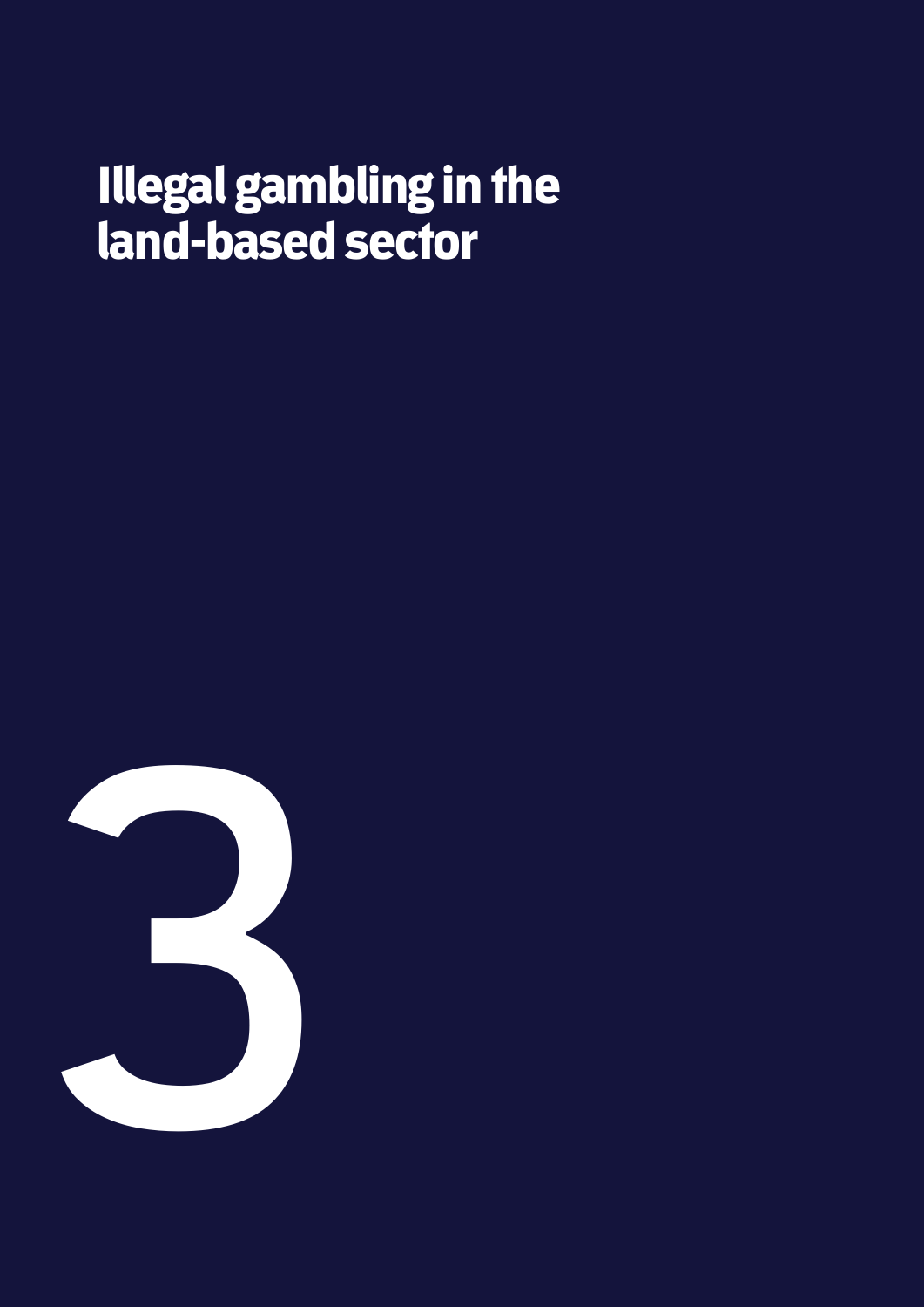#### 3.1 Gaming machines and betting terminals

If the Danish Gambling Authority become aware of potentially illegal installation and operation of poker machines, gaming machines or betting terminals, we report it to the police. We are always available to assist the police if they ask us.

In 2021, the Danish Gambling Authority was involved in cases concerning 35 gambling premises at which poker or gaming machines were installed without a licence. In addition, we have prepared statements about the breach of the gambling legislation for the police at their request.

#### 3.2 Poker without a permit

Poker without a permit is a breach of sections 203 and 204 of the Criminal Code, not the Gambling Act. This means that it is the police and not the Danish Gambling Authority who has the authority to inspect gambling premises without a permit. But the Danish Gambling Authority can offer to assist the police on an inspection. This was the case once in 2021. If the Danish Gambling Authority become aware of illegal poker clubs, we notify the police.

#### 3.3 Charity lotteries

In 2021, the Danish Gambling Authority continued a project on compliance checks of bingo halls, which was initiated in 2019.

In total, the Danish Gambling Authority have completed 106 compliance checks of associations that have run bingo games. We have sent 27 reports to the police about running of illegal charity lotteries all over Denmark.

Due to the Covid-19 situation, it was not possible for the Danish Gambling Authority to complete on-site checks in 2021, which is why the checks were completed by consultations of the parties without a preceding on-site check.

The project continues in 2022.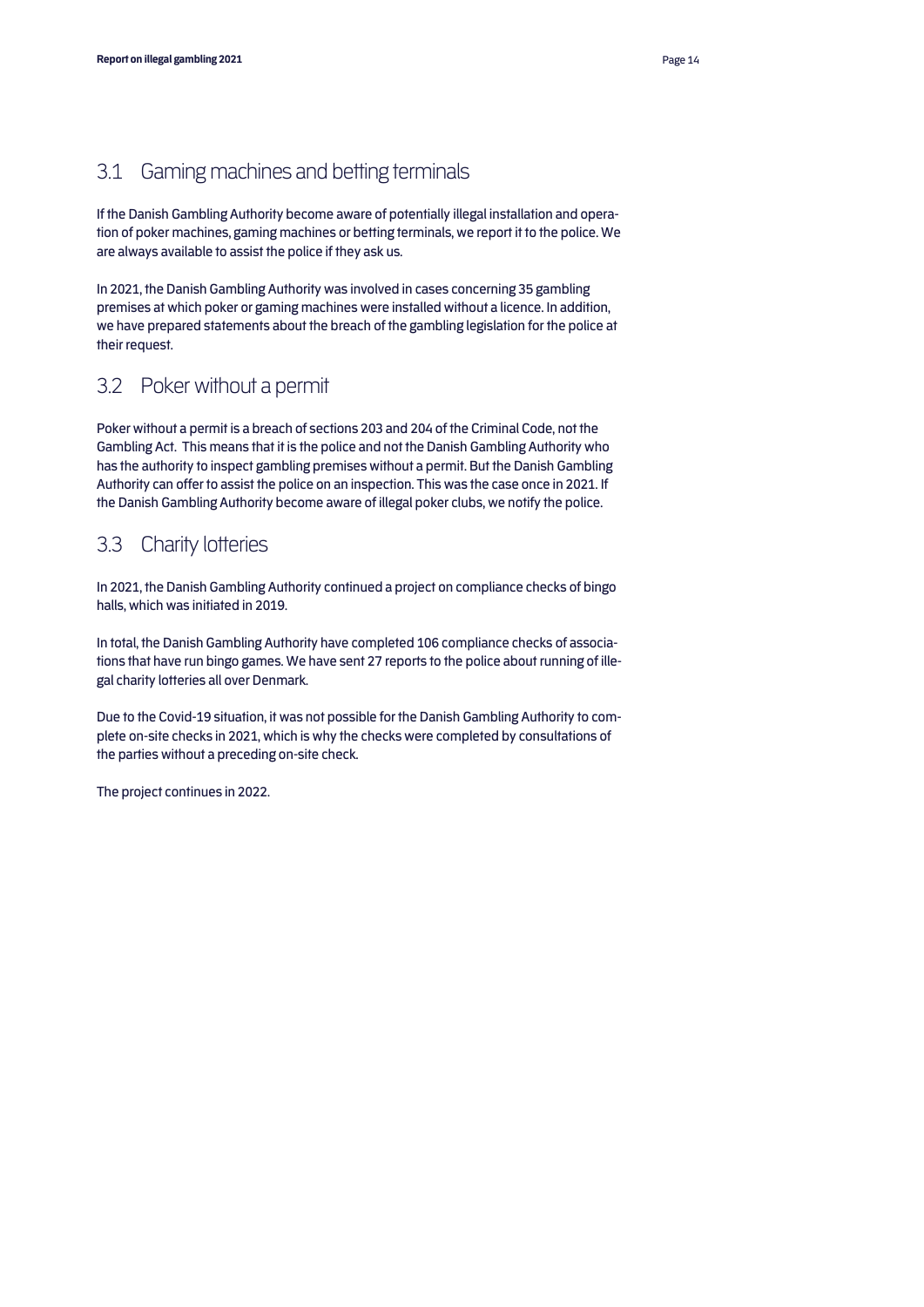### Annexes

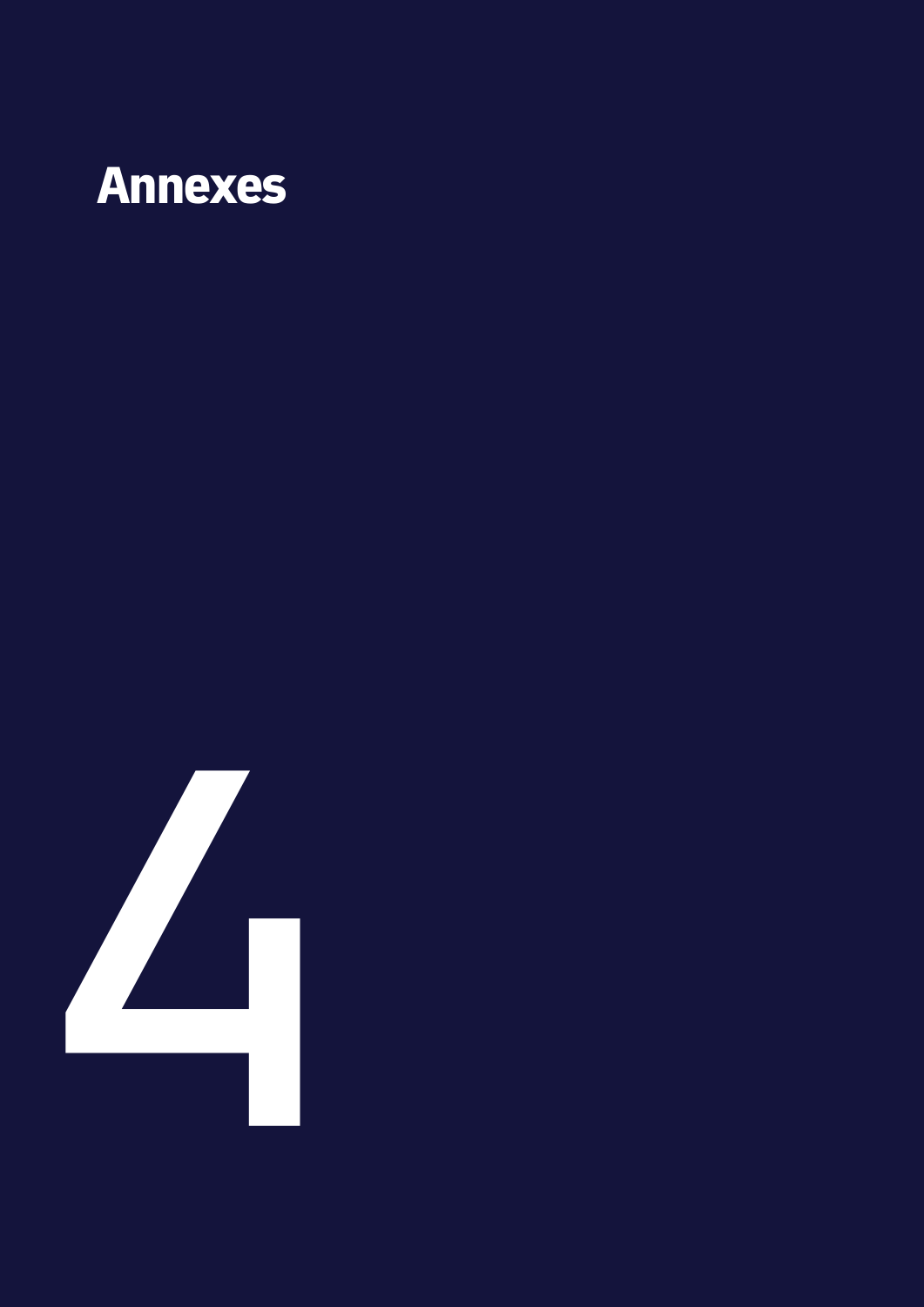4.1 Annex 1: Overview of reports to the police, requests and blockings since the online gambling market was partially liberalised in 2012



#### **Figure 1. Number of requests, reports to the police, and blockings from 2012-2021**

Source: the Danish Gambling Authority



**Figure 2. Number of websites found via searches from 2012-2021**

Source: the Danish Gambling Authority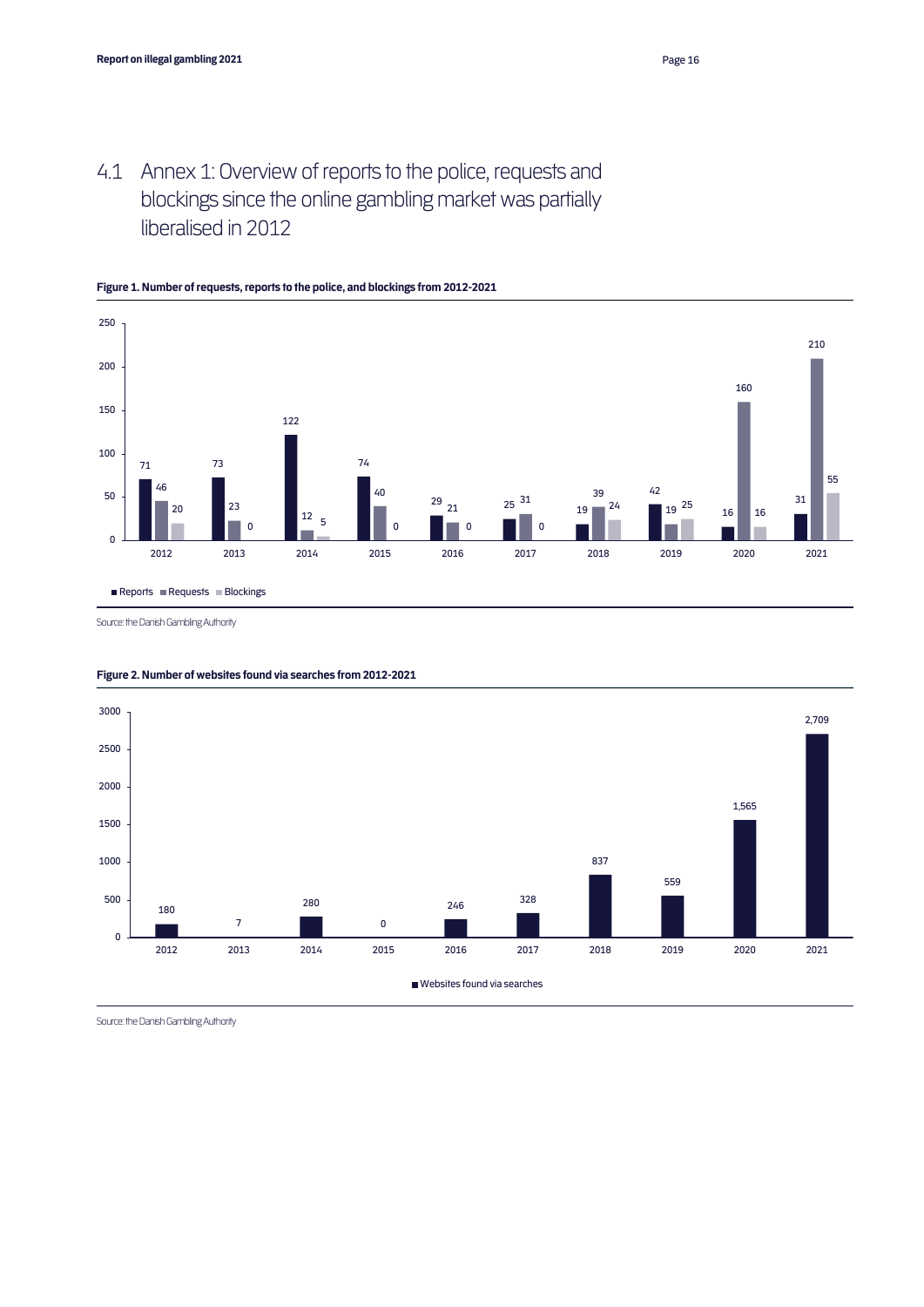

**Figure 3. Total number of websites found via searches, reports to the police, requests, and blockings for 2012-2021**

```
Source: the Danish Gambling Authority
```
### 4.2 Annex 2: Published statistics from H2 Gambling Capital

For 2021, only estimates of the channelling rates are published.

The table below shows that Denmark has a high channelling rate in the online sector compared to the rest of Europe. This means that Denmark is one of the countries in which the share of the regulated gambling market is very high.

| 2017                    |    |                | 2018                    |    |                | 2019                    |    |                | 2020                    |    |                | 2021                    |    |     |
|-------------------------|----|----------------|-------------------------|----|----------------|-------------------------|----|----------------|-------------------------|----|----------------|-------------------------|----|-----|
| Country                 | %  | No.            | Country                 | %  | No.            | Country                 | %  | No.            | Country                 | %  | No.            | Country                 | %  | No. |
| <b>Great Britain</b>    | 97 |                | <b>Great Britain</b>    | 97 | $\mathbf{1}$   | <b>Great Britain</b>    | 97 | $\mathbf{1}$   | <b>Great Britain</b>    | 97 | 1              | <b>Great Britain</b>    | 98 | 1   |
| The Czech Re-<br>public | 87 | $\overline{2}$ | The Czech Re-<br>public | 90 | $\overline{2}$ | The Czech Re-<br>public | 93 | $\overline{2}$ | <b>Italy</b>            | 94 | $\overline{2}$ | Italy                   | 94 | 2   |
| Denmark                 | 84 | 3              | <b>Denmark</b>          | 87 | 3              | Sweden                  | 88 | 3              | The Czech Re-<br>public | 94 | $\overline{3}$ | The Czech Re-<br>public | 93 | 3   |
| Belgium                 | 82 | 4              | Belgium                 | 83 | 4              | <b>Denmark</b>          | 88 | 4              | Romania                 | 89 | 4              | <b>Denmark</b>          | 90 | 4   |
| <b>Bulgaria</b>         | 81 | 5              | <b>Bulgaria</b>         | 83 | 5              | Belgium                 | 84 | 5              | Denmark                 | 88 | 5              | Romania                 | 90 | 5   |
| Italy                   | 79 | 6              | Italy                   | 82 | 6              | Romania                 | 84 | 6              | Sweden                  | 86 | 6              | Sweden                  | 89 | 6   |
| France                  | 73 | 7              | Spain                   | 77 | $\overline{7}$ | <b>Bulgaria</b>         | 84 | $\overline{7}$ | Portugal                | 85 | 7              | Russia                  | 88 | 7   |
| Spain                   | 71 | 8              | Romania                 | 77 | 8              | <b>Italy</b>            | 84 | 8              | Belgium                 | 85 | 8              | Portugal                | 86 | 8   |
| Lithuania               | 71 | 9              | France                  | 75 | 9              | Spain                   | 79 | 9              | <b>Bulgaria</b>         | 84 | 9              | Greece                  | 86 | 9   |
| Finland                 | 70 | 10             | Lithuania               | 74 | 10             | Lithuania               | 79 | 10             | Lithuania               | 83 | 10             | Lithuania               | 85 | 10  |

**Figure 4. Channelling rates for the online gambling market** 

Source: H2 Gambling Capital

Note: H2 Gambling Capitals data may change which is why the channelling rates may be updated at a later time. The data was collected on 26 January 2022. Data for 2021 are estimates. Please note that H2 Gambling Capital assume in their overviews that the land-based market is regulated, which is why is it most appropriate to use overviews of the online market.

Denmark has an estimated channelling rate of 90 percent in 2021. The remaining 10 percent of the market covers both the illegal market, and the Danish players who gamble with foreign websites that are not aimed at the Danish market.